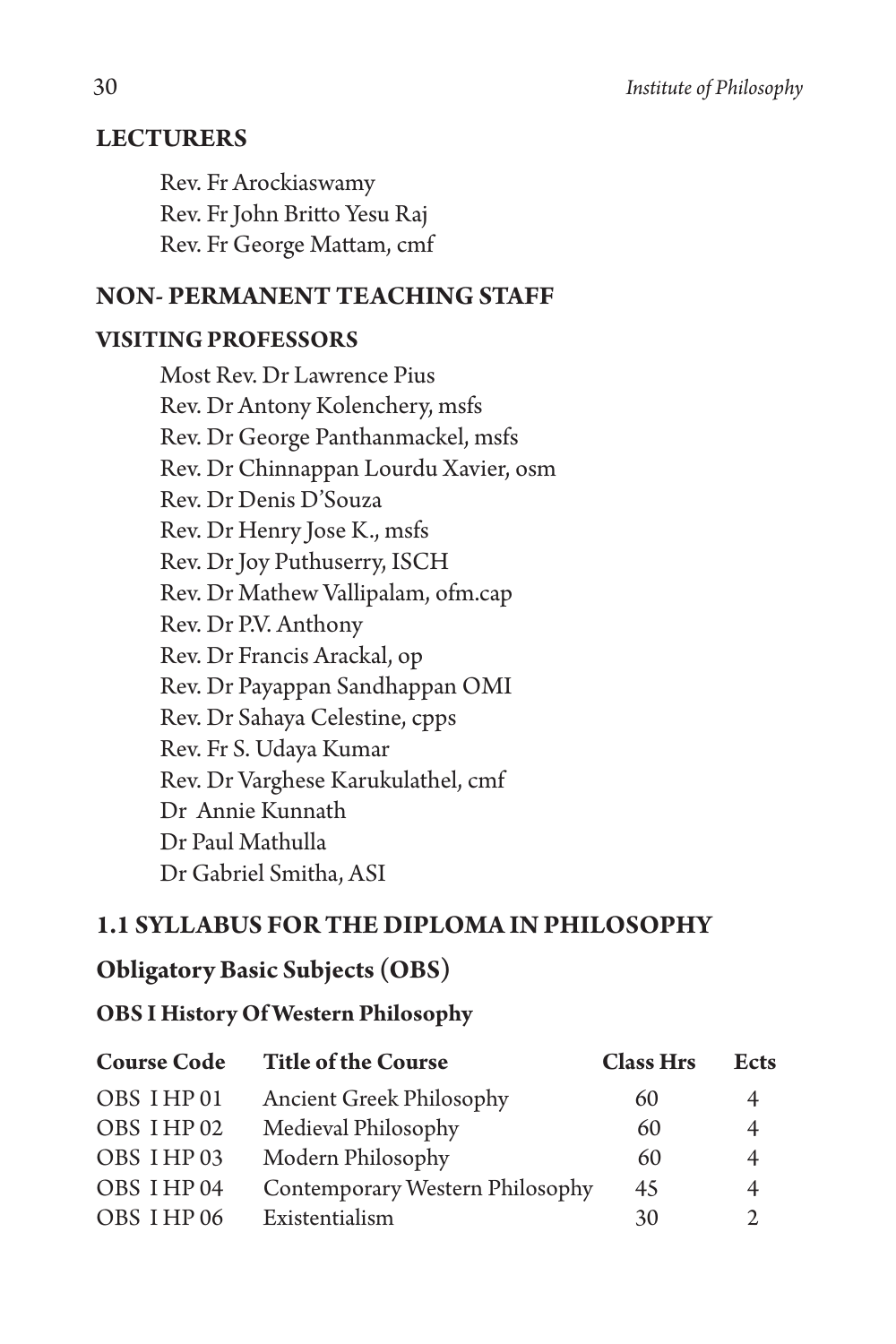|            | OBS I HP 07 Phenomenology | 30 |  |
|------------|---------------------------|----|--|
| OBS IHP 08 | Post-Modernism            | 30 |  |

**22** Ects

## **OBS II Systematic Philosophy**

| OBS II SP 01 | Introduction to Philosophy        | 30 | 2       |
|--------------|-----------------------------------|----|---------|
| OBS II SP 02 | Philosophy of Being (Metaphysics) | 60 |         |
| OBS II SP 03 | Philosophy of God                 | 45 | 3       |
| OBS II SP 04 | Philosophy of Human Person        | 60 | 4       |
| OBS II SP 05 | Logic                             | 60 |         |
| OBS II SP 06 | Ethics & Moral Philosophy         | 60 | 4       |
| OBS II SP 07 | Epistemology                      | 45 | 3       |
| OBS II SP 08 | Philosophical Hermeneutics        | 45 | 3       |
| OBS II SP 09 | Political Philosophy              | 45 | 3       |
| OBS II SP 10 | Philosophy of Nature              | 45 | 3       |
|              |                                   |    | 33 Ects |
|              |                                   |    |         |

# **OBS III Indian Philosophy**

| OBS III IP 01 | Ancient Indian Philosophy                    | 60 | 4      |
|---------------|----------------------------------------------|----|--------|
|               | OBS III IP 05 Contemporary Indian Philosophy | 60 |        |
|               |                                              |    | 8 Ects |

# **OBS IV Other Requirements**

| OBS IV OR01 | Comprehensive Examinations          | 60 | 4 Ects |
|-------------|-------------------------------------|----|--------|
|             | (Orals and Written)                 |    |        |
| OBS IV OR02 | Philosophy Research Project         | 60 | 4 Ects |
| OBS IV OR03 | <b>Endowment Lectures</b>           | 30 | 2 Ects |
|             | OBS IV OR04 Annual Faculty Seminars | 30 | 2 Ects |

#### **12** Ects **Obligatory Basic Subjects (OBS) 75 Ects**

# **Supplementary Obligatory Subjects (SOS)**

| SOS 01 | Scientific Methodology | 30 |         |
|--------|------------------------|----|---------|
| SOS 07 | Latin                  | 45 |         |
| SOS 08 | Sanskrit               | 45 | 2       |
| SOS 09 | Fides et Ratio         | 30 |         |
|        |                        |    | 10 Ects |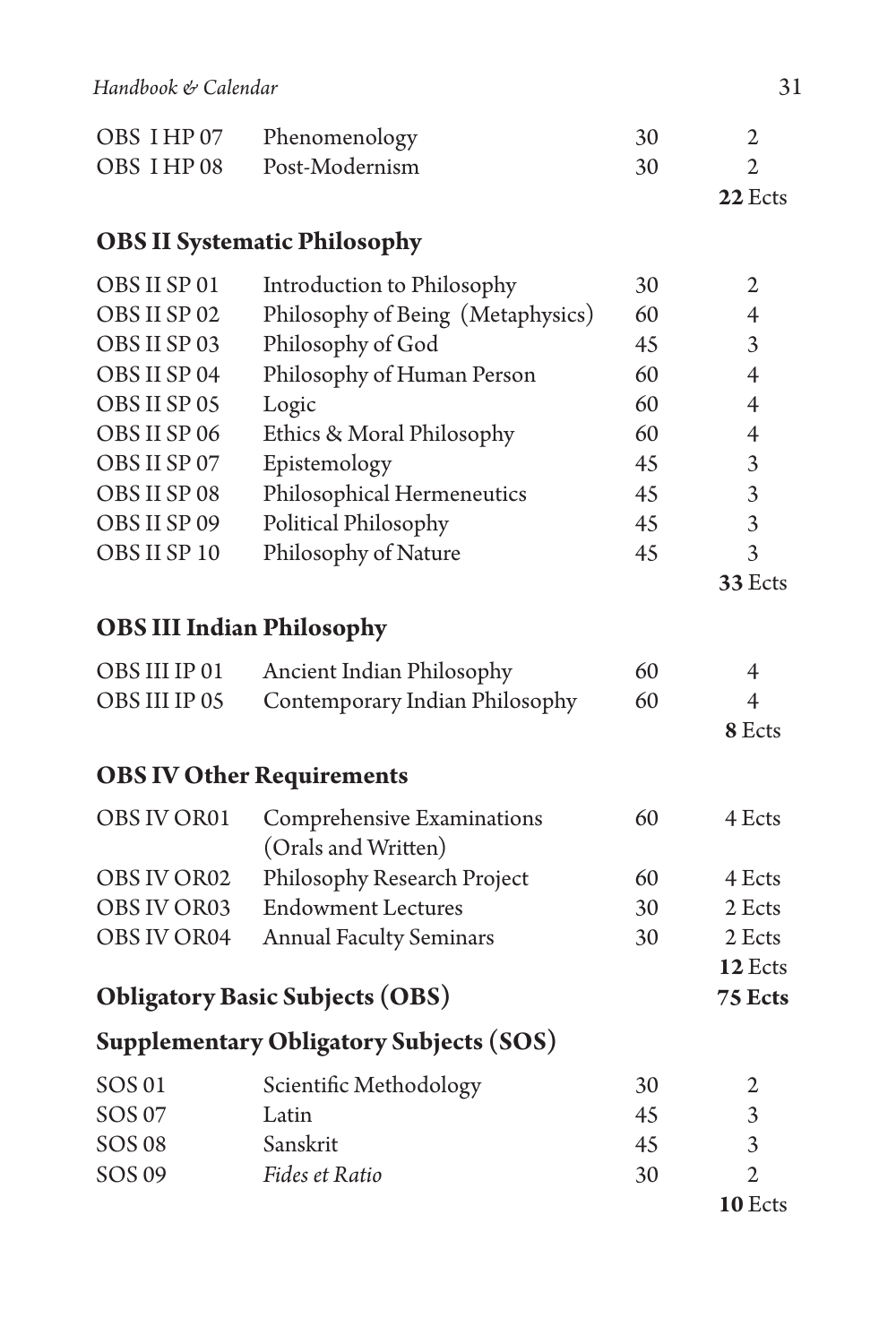In what follows, the students for Diploma in Philosophy may choose courses of total credits of 35 from the following:

# **Optional Additional Subjects (OAS)**

| <b>OAS01</b>      | General Psychology            | 30 | $\overline{2}$ |
|-------------------|-------------------------------|----|----------------|
| <b>OAS 02</b>     | Social Problems               | 30 | $\overline{2}$ |
| OAS <sub>03</sub> | Social Doctrine of the Church | 30 | 2              |
| OAS <sub>04</sub> | Personality Development       | 30 | $\mathfrak{2}$ |
| <b>OAS 05</b>     | Abnormal Psychology           | 30 | $\mathfrak{2}$ |
| <b>OAS 06</b>     | <b>Behavioral Psychology</b>  | 15 | $\mathbf{1}$   |
| <b>OAS 07</b>     | Comparative Religion          | 30 | $\overline{2}$ |
| <b>OAS 08</b>     | Sociology of Religion         | 30 | $\mathfrak{2}$ |
| OAS <sub>09</sub> | Philosophy of Communication   | 15 | 1              |
| <b>OAS 10</b>     | Philosophy of Technology      | 15 | 1              |
| OAS <sub>11</sub> | Liturgy                       | 30 | $\mathfrak{2}$ |
| <b>OAS 12</b>     | Catechetics                   | 15 | 1              |
| OAS <sub>13</sub> | Social Psychology             | 15 | 1              |
| <b>OAS 15</b>     | Philosophy of Religion        | 15 | 1              |
| <b>OAS 16</b>     | History of West Asia          | 30 | $\mathfrak{2}$ |
| <b>OAS 17</b>     | Eco-Philosophy                | 30 | $\mathfrak{2}$ |
| OAS <sub>18</sub> | Philosophy of Science         | 30 | $\mathfrak{2}$ |
| <b>OAS 19</b>     | Philosophy of Language        | 15 | 1              |
| <b>OAS 20</b>     | Philosophy of Culture         | 15 | 1              |
| <b>OAS 21</b>     | Popular Hinduism              | 15 | 1              |
| <b>OAS 22</b>     | <b>Environmental Project</b>  | 15 | 1              |
| <b>OAS 23</b>     | Globalization                 | 15 | 1              |
| <b>OAS 24</b>     | Aesthetics                    | 30 | 2              |
| <b>OAS 25</b>     | Philosophy of Law             | 15 | 1              |
| <b>OAS 26</b>     | Process Philosophy            | 15 | 1              |
| <b>OAS 27</b>     | Human Rights                  | 30 | $\overline{2}$ |
| <b>OAS 28</b>     | Seminar                       | 15 | 1              |
|                   |                               |    | 40 Ects        |